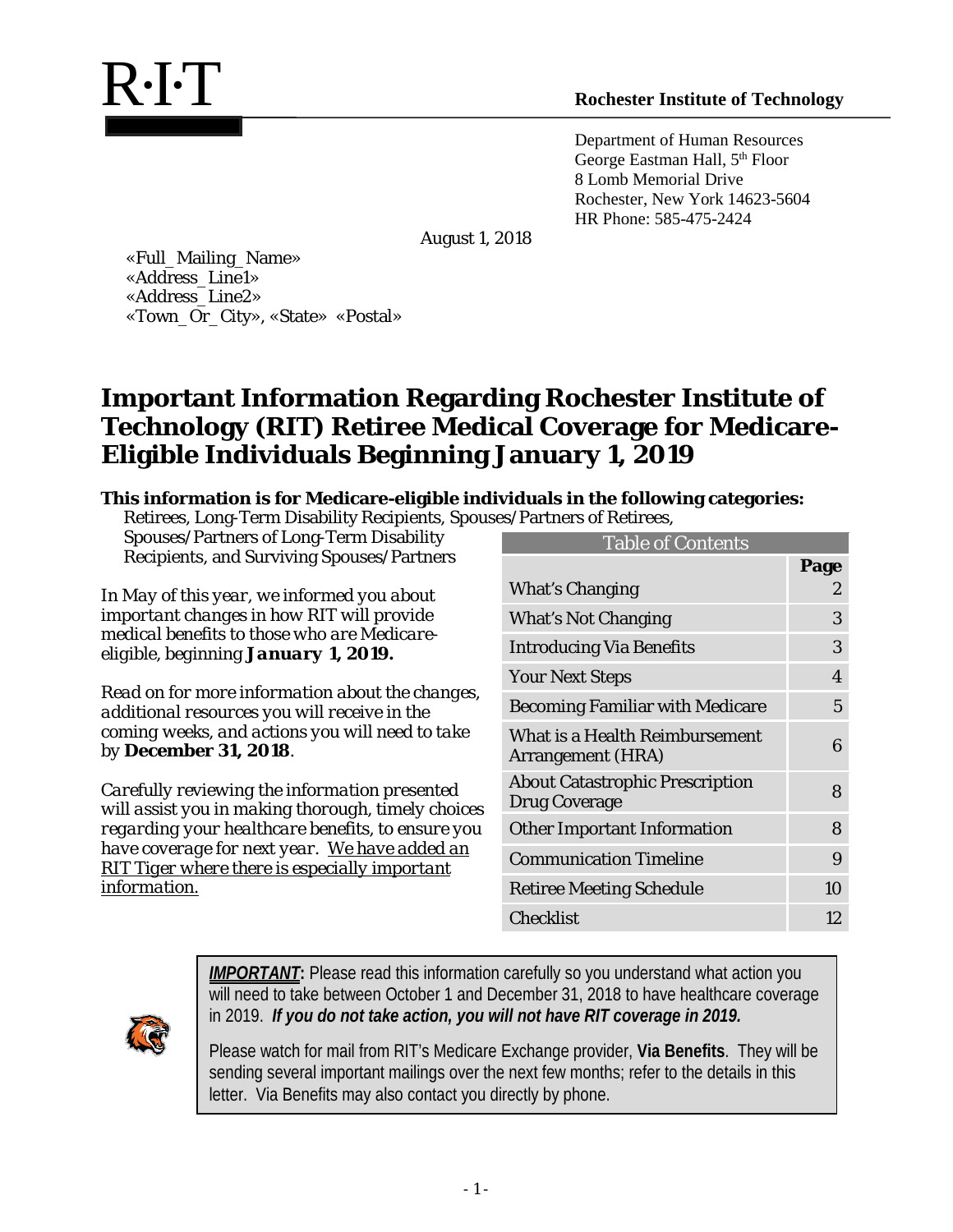## **What's Changing?**

The Medicare market has expanded in recent years, giving Medicare-eligible individuals more choices. For more about Medicare benefits, see "Becoming Familiar with Medicare" on page 5.

To take better advantage of the changes in the Medicare market, RIT will be changing the delivery of your retiree Medicare medical and prescription drug benefits. Today, you have an employer-sponsored group plan, which means you buy a plan through RIT and have designated insurance plan carriers (Excellus BlueCross BlueShield and MVP Health Care). For 2019, we are introducing a new way to access healthcare coverage that will give you more choice and allow you to better personalize your healthcare with the help of trained Benefit Advisors.

#### **How Do These Changes Affect You?**

- **More choice and flexibility** in how you spend your healthcare dollars provided by RIT
- **Lower overall benefit costs** expected (in most cases) compared to what you pay today under the RIT group plan – depending on the plan you choose
- **You must take action** beginning as early as October 1, 2018 in order to have coverage in 2019.

Beginning October 1, 2018, you will have an opportunity to

enroll in a *different plan* which will replace your current health plan beginning January 1, 2019, with RIT providing its financial support in a different way as described below. This new arrangement allows you to purchase a plan through a private Medicare insurance "exchange" called Via Benefits. Through Via Benefits, you can choose from a variety of carriers (including Excellus and MVP Health Care) and plan designs in your geographic area; and a helpful Benefit Advisor will assist you in finding and enrolling in a plan that fits your expected needs and your budget. **If you enroll in a medical plan through Via Benefits, RIT will provide:**

- **HRA benefits.** RIT will place your benefit dollars in an account called a **Health Reimbursement Arrangement (HRA).** You and/or your eligible spouse/partner can be reimbursed from this account for healthcare premiums and eligible out-of-pocket healthcare expenses. See page 6 for details.
- **Catastrophic prescription drug coverage.** In addition to Medicare prescription drug coverage, the plan you elect will include access to benefits from RIT that may help you cover the cost of catastrophic prescription drug expenses. Annually, the Federal Centers for Medicare and Medicaid Services (CMS) determines the Part D prescription drug amounts. For 2019, "catastrophic" refers to prescription drug expenses that are greater than \$5,100 in a year. See page 8 for details.

*Good news! A Benefit Advisor will help you make your choices.* We understand that you will need to make important choices about your healthcare coverage. Via Benefits' Benefit Advisors are objective, knowledgeable, non-commissioned and will be available to guide you through the entire process. *All Via Benefits Service Center employees are U.S.-based*.

### **Who is Eligible?**

Medicare-eligible retirees and long-term disability (LTD) recipients and their Medicare-eligible spouses/partners\* as well as surviving spouses/partners\*\* who are enrolled in Medicare Parts A and B are eligible to enroll through Via Benefits. If you or your covered spouse/partner is Medicare-eligible and the other is not, the person who is not Medicare-eligible can remain on RIT's pre-Medicare coverage until reaching Medicare eligibility; the information in this document applies only to the Medicare-eligible person.

If you and your spouse/partner are both Medicare-eligible, you must **each** make an election. Neither Medicare nor supplemental insurance coverage is two-person coverage – only individual coverage is available. *Good news!* You can each choose different insurance plans based on your own healthcare needs!

*Remember, if you marry or enter a domestic partnership after your retirement from RIT, your new spouse/partner would be eligible for coverage through Via Benefits, but there would be no RIT funding - there would be no spouse/partner HRA credit and they would not be able to access your HRA funds.*

*<sup>\*</sup> Affidavit of Domestic Partnership must be on file with RIT.*

*<sup>\*\*</sup> Surviving spouses/partners are eligible for RIT coverage provided they do no remarry/re-partner.*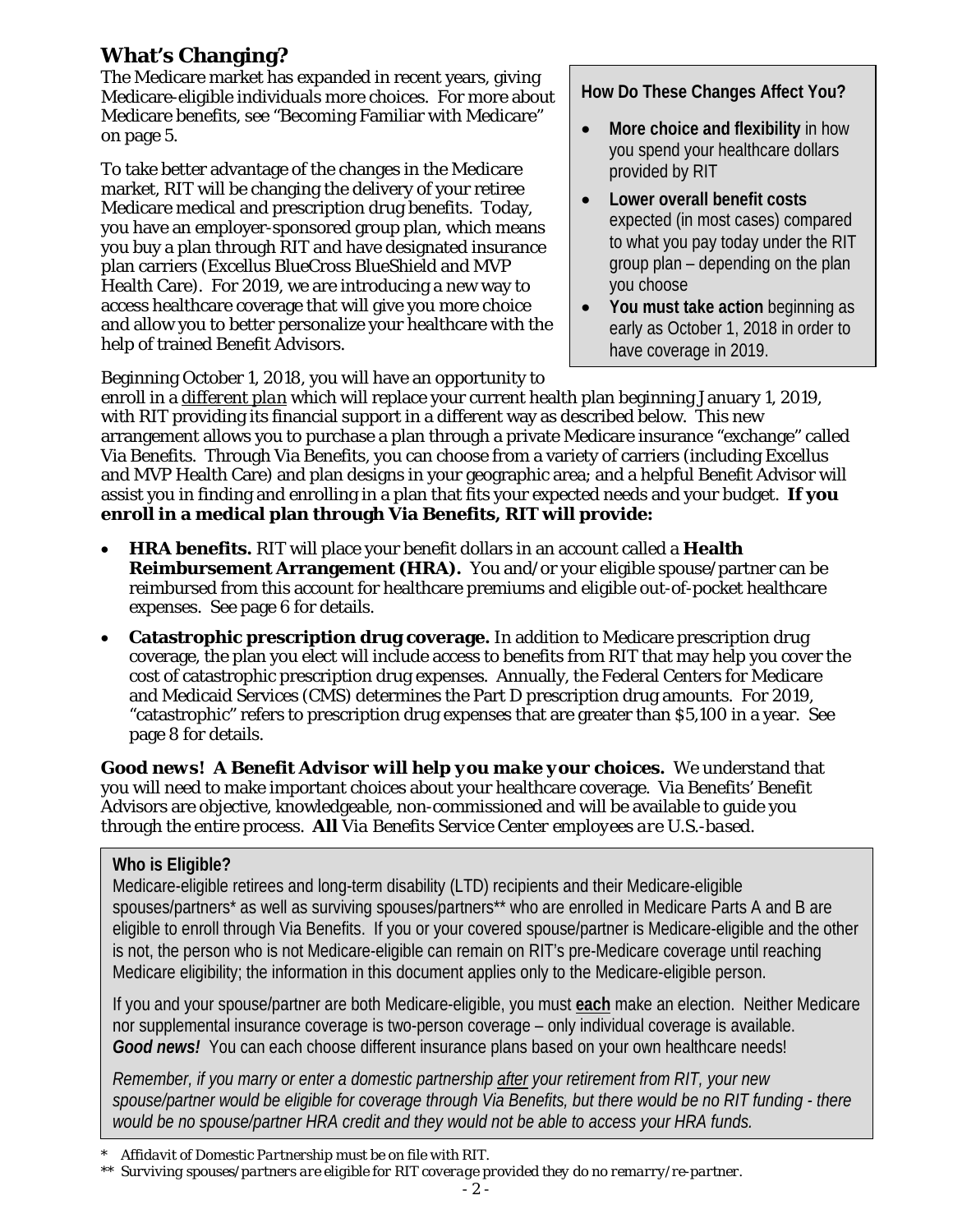## **What's Not Changing?**

We are pleased to let you know that there are a number of things that will remain unchanged for RIT retirees.

- 1. RIT will continue to provide access to quality healthcare coverage for our retirees.
- 2. RIT will continue to provide financial support for healthcare coverage for our retirees.
- 3. RIT will continue to offer several other benefits our retirees enjoy. Lifetime Benefit Solutions (LBS) will continue to bill retirees enrolled in the benefits that require a monthly premium contribution.
	- Vision coverage (currently with VSP)
	- Legal Services coverage (currently with Hyatt Legal)
	- Identity Theft Protection coverage (currently with Identity Force)
	- Pet Insurance (currently with Nationwide, retiree pays direct to Nationwide)
	- Auto/Homeowners insurance (currently with MetLife, retiree pays direct to MetLife)
	- Dental coverage (currently through MetLife; refer to page 8 for additional details)
	- RARES discount program
	- Tuition Waiver for RIT courses
	- 10% discount at Barnes & Noble @ RIT on most items by showing your RIT retiree ID card (you can get an ID card in the RIT Registrar's Office, 1<sup>st</sup> floor Eastman Hall)
	- Access to RIT facilities, including the Student Life Center and the Wallace Library

### **Introducing Via Benefits**

Via Benefits is dedicated to making the transition to your 2019 health coverage as easy and straightforward as possible. With Via Benefits' assistance, retirees gain access to a number of different Medicare plans available in your geographic area, including those offered by the leading national and regional insurance companies, and including RIT's current insurers, Excellus and MVP Health Care.

Via Benefits will give you and your eligible spouse/partner personalized support and assistance. An experienced Via Benefits Benefit Advisor will provide:

- Individualized telephone support to help you make an informed and confident enrollment decision for 2019. Benefit Advisors will be available to take your enrollment calls starting on October 1, 2018.
- Assistance in understanding the differences among various plans and the costs of each of those plans.
- Advice and decision-making support, based on your current coverage and expected future needs.
- Assistance with enrolling in medical and prescription drug plans, as well as a dental plan, if you wish.

*Via Benefits website available now!* Via Benefits offers a personalized website where you can find resources to help you understand and compare plan options, as well as enrollment information. *Note: prior to October 1, you will see 2018 plans and premiums; the 2019 plans and premiums are expected to be available beginning October 1, 2018.* The web address for RIT retirees is<https://my.viabenefits.com/RIT> and you can access the site at your convenience 24 hours a day, 7 days a week.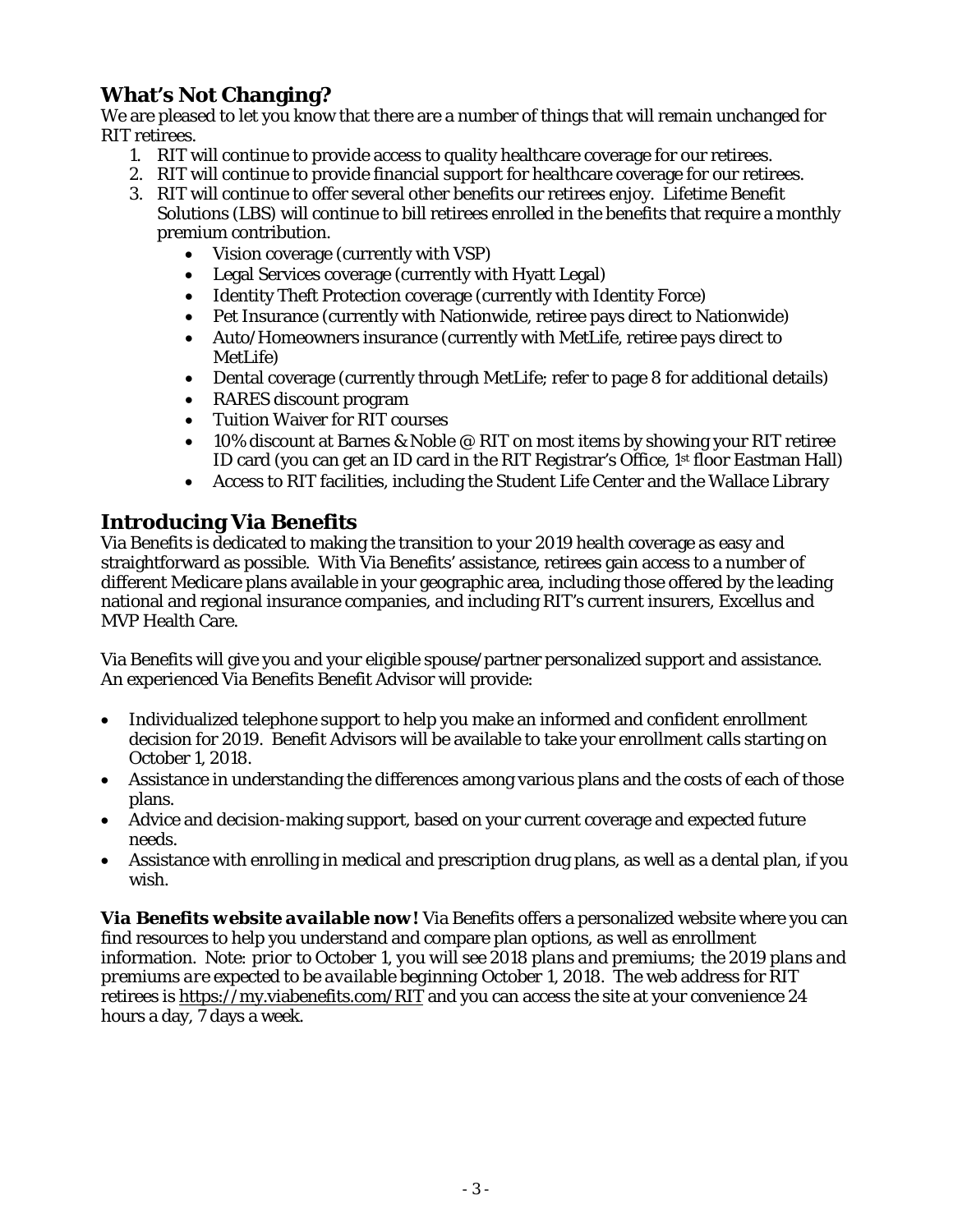### **Your Next Steps**

While the RIT enrollment period does not start until October 1, 2018, there are things you can do ahead of time. Via Benefits has identified three steps to completing the enrollment process: **Read**, **Evaluate** and **Enroll**. You will be fully supported through each of these steps by Benefit Advisors from Via Benefits.

| In August 2018, you will<br>Beginning October 1, your<br>Using the <i>Enrollment</i><br><b>Benefit Advisor will</b><br>Guide, you can review<br>receive a Getting Started<br><b>Guide from Via Benefits.</b><br>the general options<br>expedite the enrollment<br>available to you before<br>process, helping you<br>In mid-August 2018, you<br>$\bullet$<br>speaking with a licensed<br>apply for and enroll in the<br>will receive a letter from<br><b>Via Benefits Benefit</b><br>Medicare plan(s) you<br>RIT with your personalized<br>Advisor.<br>choose.<br>HRA amount(s).<br>During the enrollment<br>When you call Via<br>In October 2018, you will<br>$\bullet$<br>$\bullet$<br>$\bullet$<br><b>Benefits, your Benefit</b><br>period and using Via<br>receive an <i>Enrollment</i><br><b>Benefits' customized</b><br>Advisor will spend time<br><b>Guide from Via Benefits.</b><br>learning about your<br>tools, your Via Benefits<br>These guides will contain<br>$\bullet$<br>specific needs in order<br><b>Benefit Advisor will help</b><br>instructions on how to<br>you make informed and<br>to assist you with your<br>evaluate your options and<br>enrollment choices.<br>confident enrollment<br>enroll in the plan that is<br>decisions; ensuring that<br>right for you. You will also<br>you have expert support<br>find helpful information<br>throughout the entire<br>about eligibility and plan<br>options as well as Via<br>process.<br>Benefits' online tools for<br>those who have computer | <b>Step 1. Read</b> | <b>Step 2. Evaluate</b> | <b>Step 3. Enroll</b> |
|-----------------------------------------------------------------------------------------------------------------------------------------------------------------------------------------------------------------------------------------------------------------------------------------------------------------------------------------------------------------------------------------------------------------------------------------------------------------------------------------------------------------------------------------------------------------------------------------------------------------------------------------------------------------------------------------------------------------------------------------------------------------------------------------------------------------------------------------------------------------------------------------------------------------------------------------------------------------------------------------------------------------------------------------------------------------------------------------------------------------------------------------------------------------------------------------------------------------------------------------------------------------------------------------------------------------------------------------------------------------------------------------------------------------------------------------------------------------------------------------------------------------------|---------------------|-------------------------|-----------------------|
|                                                                                                                                                                                                                                                                                                                                                                                                                                                                                                                                                                                                                                                                                                                                                                                                                                                                                                                                                                                                                                                                                                                                                                                                                                                                                                                                                                                                                                                                                                                       | access.             |                         |                       |

*Refer to the helpful checklist on page 12 to make sure you don't miss a step.*



*In order to have coverage in 2019, you MUST take action between October 1 and December 31, 2018. If you do not take action, you will not have coverage in 2019.*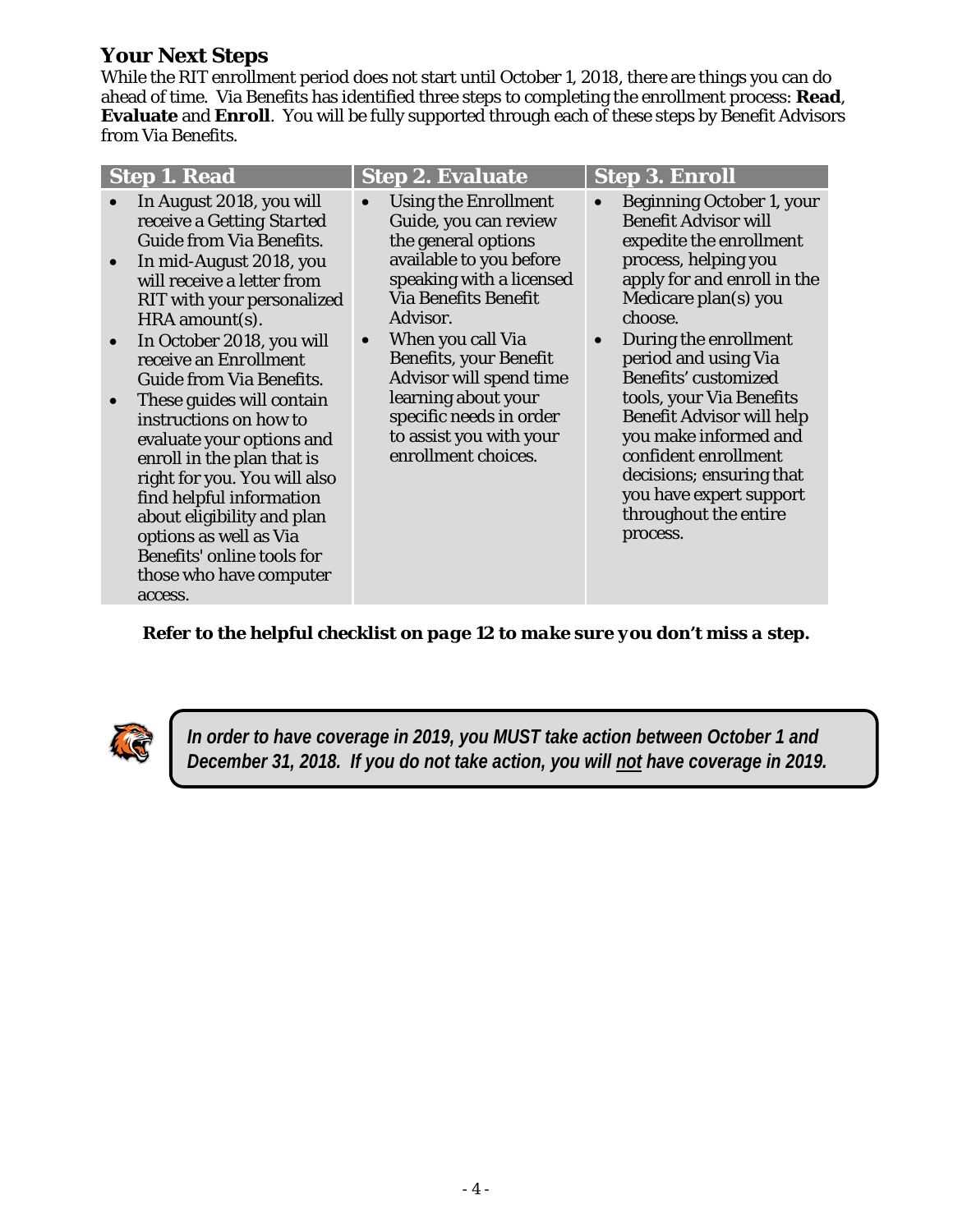### **Becoming Familiar with Medicare and Via Benefits Supplemental Plans**

Medicare benefits are broken into several component parts. To decide how to best meet your medical needs and budget, it helps to understand how these parts work together. The outline shown here will help familiarize you with the parts of Medicare and the decisions you must make.

| <b>What You Get From Medicare</b>                                                                                                                              |                                                                                                                                                                                                           |  |
|----------------------------------------------------------------------------------------------------------------------------------------------------------------|-----------------------------------------------------------------------------------------------------------------------------------------------------------------------------------------------------------|--|
| <b>Part A and Part B</b>                                                                                                                                       |                                                                                                                                                                                                           |  |
| Original Medicare consists of Part A and Part B.                                                                                                               |                                                                                                                                                                                                           |  |
| Part A                                                                                                                                                         | Part B                                                                                                                                                                                                    |  |
| Part A provides you with inpatient care, and<br>covers inpatient hospital stays, home<br>healthcare, stays in skilled nursing<br>facilities, and hospice care. | Part B provides you with outpatient care, and<br>covers physician fees and other medical<br>services not requiring hospitalization. You<br>must choose to enroll in Part B and pay<br>the Part B premium. |  |

| <b>What You Choose From Via Benefits (Supplemental Plans)</b>                 |
|-------------------------------------------------------------------------------|
| You choose from three different types of supplemental plans that add coverage |
| where original Medicare may have less than you require. These different plan  |
| types will be explained in the materials Via Benefits sends out.              |

| <b>Medicare Advantage</b> | Medicare Advantage is a plan offered by a<br>$\bullet$<br>private insurance company to provide you<br>with your Medicare Part A and Part B (you<br>must be enrolled in Part A and Part B)<br>benefits plus additional benefits.<br>There are two types of Medicare Advantage<br>$\bullet$<br>plans: Medicare Advantage Prescription<br>Drug (MAPD), which includes prescription<br>drug coverage; and Medicare Advantage<br>(MA), which does not.<br>Within these two Medicare Advantage plan<br>types there are three doctor networks types:<br>Health Maintenance Organization (HMO),<br>Preferred Provider Organization (PPO) and<br>Private Fee-For-Service Plans (PFFS). |
|---------------------------|-------------------------------------------------------------------------------------------------------------------------------------------------------------------------------------------------------------------------------------------------------------------------------------------------------------------------------------------------------------------------------------------------------------------------------------------------------------------------------------------------------------------------------------------------------------------------------------------------------------------------------------------------------------------------------|
| <b>Medigap</b>            | Medigap is a supplemental insurance sold<br>$\bullet$<br>by private insurance companies to fill<br>"gaps" in Original Medicare Plan coverage.                                                                                                                                                                                                                                                                                                                                                                                                                                                                                                                                 |
| <b>Part D</b>             | Part D refers to prescription drug coverage,<br>$\bullet$<br>which is available to all people who are<br>eligible for Medicare.<br>Plans are offered through private insurance<br>$\bullet$<br>companies.                                                                                                                                                                                                                                                                                                                                                                                                                                                                     |

#### **How to Decide**

You combine Parts A and B with the supplemental plans you choose from Via Benefits to get a package of plans to cover your needs. Choosing the best combination requires some education and some comparison of plan features and costs. Your Via Benefits Benefit Advisor will help you with the comparison and decision process.

*If you have a friend or family member who generally helps you with these sorts of decisions, they are welcome to participate in your phone appointment with the Via Benefits Benefit Advisor.*

*If you need someone to complete the enrollment process for you,* you will need a durable medical power of attorney (POA) that authorizes this individual to enroll you in the insurance and the POA will need to be provided to the insurance carrier upon request.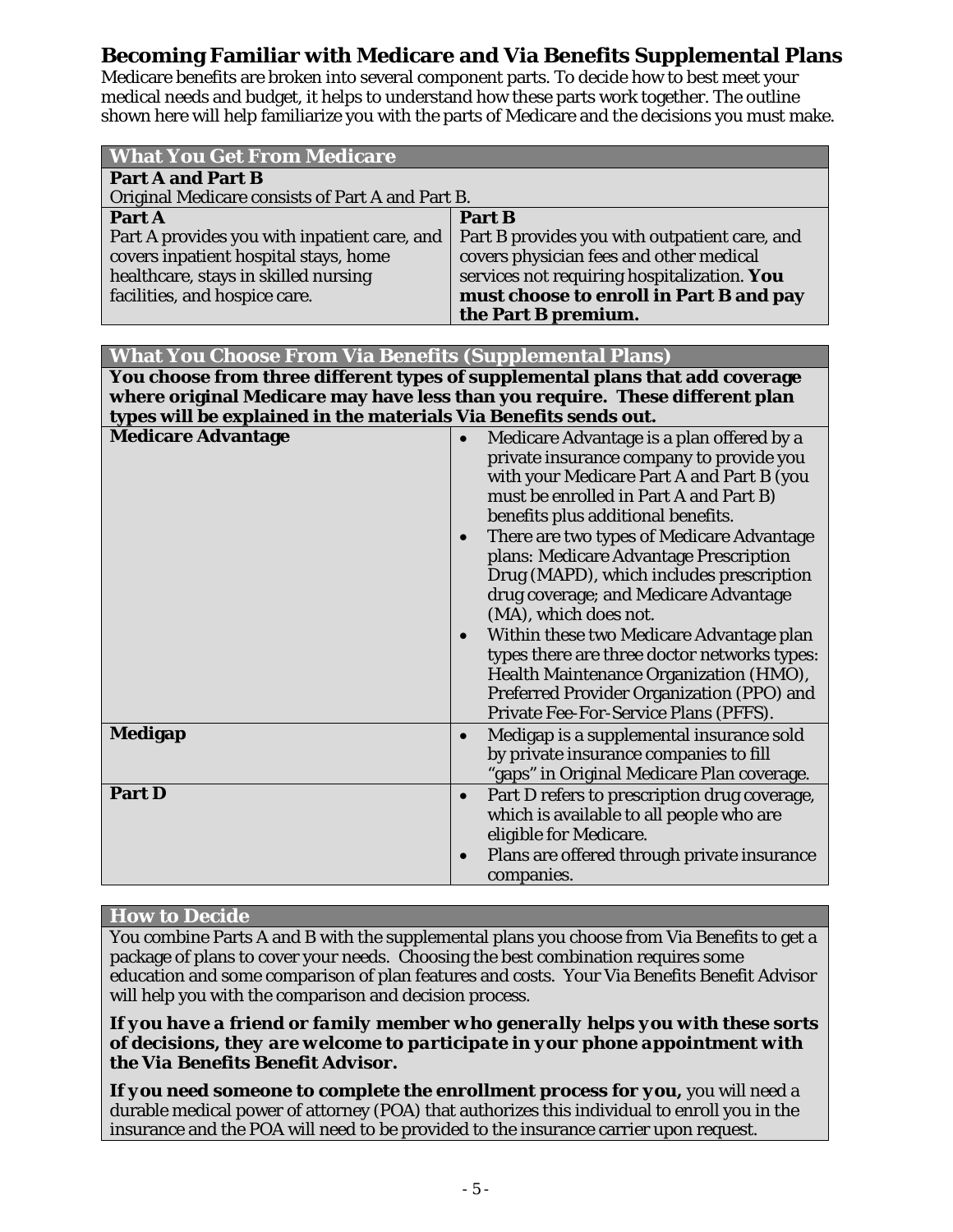### **What is a Health Reimbursement Arrangement?**

A Health Reimbursement Arrangement (HRA) is an account, provided by RIT if you enroll in medical coverage through Via Benefits, which you can use to be reimbursed for eligible healthcare expenses. Reimbursements are not taxable to the retiree for expenses for the retiree and spouse, but are taxable for expenses for the domestic partner. Here is how it works:

- When you enroll for supplemental Medicare medical coverage through Via Benefits, RIT will establish an HRA for you and your eligible spouse/partner, if applicable. At the beginning of each calendar year, RIT will credit your account with the applicable HRA amount(s).
- You can use the funds to be reimbursed for eligible premiums and/or your share of qualifying out-of-pocket healthcare expenses during the year. After you enroll in medical coverage through Via Benefits, they will send you a *Funding Guide to Reimbursement* that explains the reimbursement process.
- Any dollars remaining in your HRA at the end of the calendar year **will roll over automatically** for you to use in future years, as long as you continue medical coverage through Via Benefits.

### **HRA Eligible Expenses**

Here are some eligible HRA healthcare expenses:

- Medical, prescription drug, dental, and vision premiums *(pre-tax deductions from a paycheck are not eligible)*
- Medicare Part B premiums
- Qualifying out-of-pocket medical (excludes prescription drugs), dental, and vision expenses such as deductibles, copays and your share of coinsurance
	- o Prescription drug out of pocket costs are **not** eligible for reimbursement; these are expenses not eligible due to the structure of the Medicare Part D benefit
	- o Long-term care premiums and out-of-pocket expenses are **not** eligible for reimbursement.

### **How the HRA Works**

#### *The HRA Set Up Process*

**You** and **Via Benefits** work together to evaluate the options and select the plan that is right for you  $\rightarrow$ **You** enroll in a plan through **Via Benefits** October 1 – December 31, 2018 to be effective January 1, 2019  $\rightarrow$ After you enroll, **RIT** credits your HRA January 1, 2019

#### *Getting Reimbursed from your HRA*



*\* Some insurance companies send proof of your premium payment to Via Benefits so you can be automatically reimbursed for your premium without submitting a manual claim to Via Benefits for reimbursement. Ask your Benefit Advisor about Via Benefits' "Automatic Reimbursement."*

### **Additional Information About the HRA**

We are pleased that the Via Benefits modeling shows that nearly all RIT retirees may be better off financially with the new Medicare Exchange structure with the RIT-funded HRA by choosing a plan that is appropriate for their expected needs.

As you may recall, RIT has several cost sharing groups based on when a person retired and RIT's portion of the cost varied by these groups. We will continue with these different groups by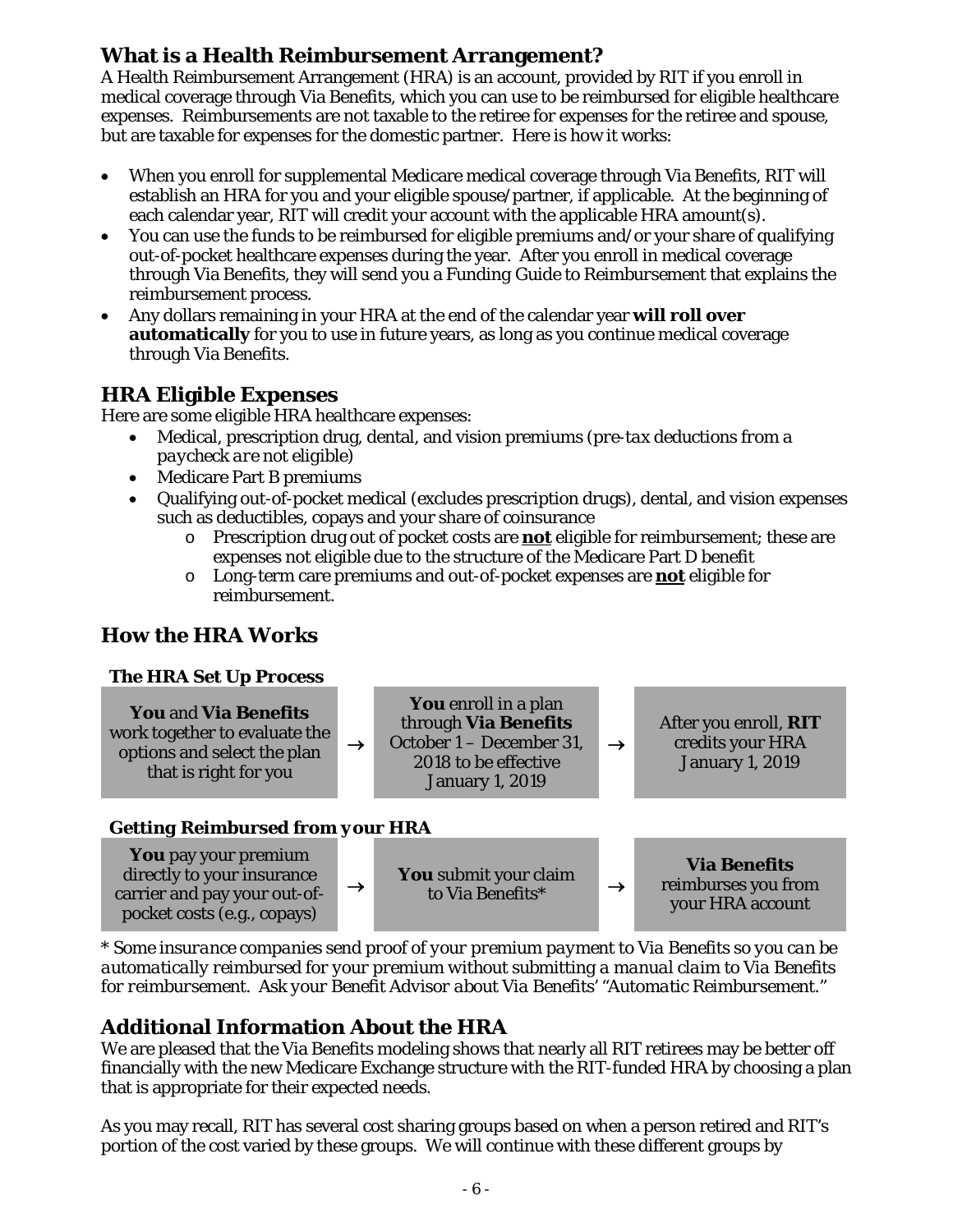providing different HRA amounts. Since the cost sharing group terminology has been confusing, we are renaming the cost sharing groups as follows:

- *Group 1*: Previously called the Grandfather Group
- *Group 2*: Previously called the Benchmark Group
- *Group 3*: Previously called the Retiree Medical Account (RMA) Group

Within each group, there are differences as well. In Groups 2 and 3, RIT provides a larger subsidy to the retiree compared to the spouse/partner. In addition, there is a lower RIT subsidy for those who were part-time employees compared to those who were full-time employees. This is consistent with RIT's history of providing different levels of support for the different groups. The different levels of support will continue which means there will be different HRA amounts for each group.



*We will send you a letter in mid-August with your personalized HRA amount for you and your eligible spouse/partner.*

#### **Important**

- For those retirees who cover an eligible spouse/partner, the HRA will be a joint account, which means you both can be reimbursed for eligible premiums and qualifying out-of-pocket costs up to the annual total HRA.
- Any unused funds will roll over to the next year; there is no maximum amount or cap that can be rolled over; whatever the balance is can be rolled over year to year.
- The HRA is an annual amount that will be credited each January. For those who enroll through Via Benefits mid-year, the HRA in that first year will be prorated. For example, if you enroll July 1, the HRA in the first year would be one-half of that year's annual amount.
- If you married or entered a domestic partnership after your retirement from RIT, your spouse/partner would be eligible to obtain coverage through Via Benefits, but they would not have an HRA credit nor would they be able to access your HRA funds.
- If you cover an eligible domestic partner, reimbursements from the HRA for your domestic partner's claims will be taxable to you (this does not apply to reimbursements to you or your spouse). RIT will issue a Form 1099 for your tax reporting.

*The following information applies only to individuals who will work at RIT in any capacity after January 1, 2019.*

Under Federal law, if you (or your spouse/partner) decide to work at RIT after you have retired, in any position, including an adjunct position, you (and your spouse/partner) will *NOT* be eligible for reimbursement from the HRA for qualifying premiums or expenses that occur during the time you are employed by RIT. Once you leave employment, you will regain access to all of your unused HRA dollars.

*If you return to RIT as an adjunct or in a regular faculty or staff position that is expected to last less than six months*, you can remain in the retiree coverage through Via Benefits *without* access to the HRA while you are employed by RIT. Future annual HRA credits will be made and your HRA balance will be available to you for expenses incurred *after* you stop working at RIT.

*If you are hired in a regular faculty or staff position that is expected to last six months or more*, your retiree coverage through Via Benefits will end and you will be eligible to enroll in the RIT employee coverage. There will be no HRA credits during your RIT re-employment period. You may enroll through Via Benefits when you later re-retire from RIT and you will receive an HRA credit for the year you re-retire, prorated based on your re-retirement date. For example, if you re-retire June 30, you would receive 50% of that year's HRA amount since you will be enrolled for half the year. Any balance that was in your HRA at the time you were re-employed will be reinstated when you re-retire.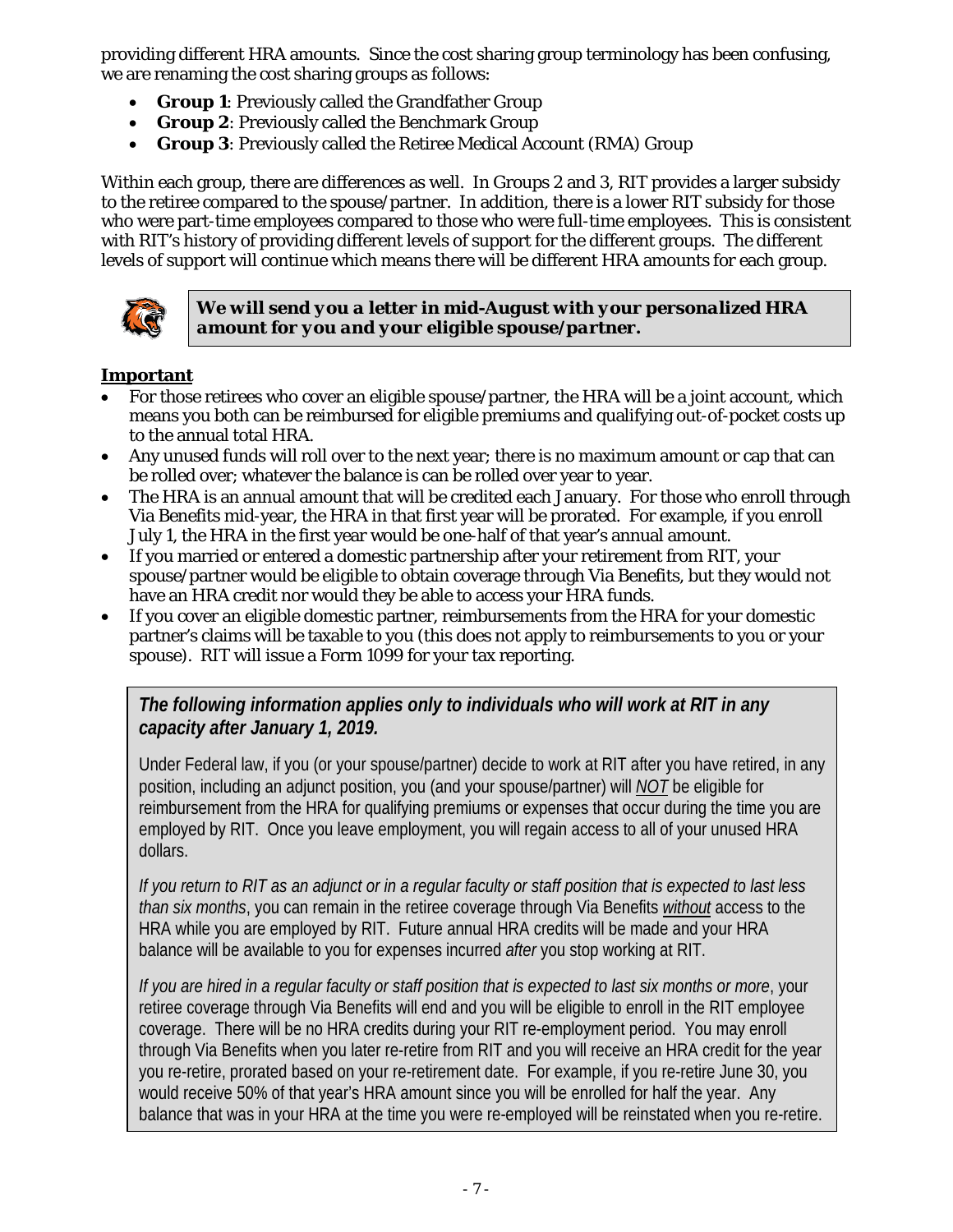### **About Catastrophic Prescription Drug Coverage**

If you enroll in Medicare Part D prescription drug coverage through Via Benefits, whether through a separate prescription drug plan or as part of a Medicare Advantage plan that includes prescription drug coverage, your coverage will include access to benefits from RIT that may help cover "catastrophic" prescription drug costs that Medicare does not cover.

In 2019, if you enter the "catastrophic" level of Medicare Part D — which begins when you meet the annual true out-of-pocket maximum (referred to as TrOOP) set by Medicare each year — you will pay \$3.40 for generic drugs and \$8.50 for brand drugs or 5% of the drug cost, **whichever is greater**. The catastrophic level is reached when a participant incurs the Medicare prescription drug threshold of \$5,100 of prescription drug expenses.

Keep in mind that most participants will not enter the annual "catastrophic" level of coverage but, for those who do, RIT is providing this benefit for additional protection. *This benefit is in addition to the funds that are in your own HRA.*

While RIT has defined a specific overall annual limit for this catastrophic coverage, it is expected that it will be sufficient to cover the needs of those retirees who reach this level of need. Reimbursements are not taxable unless they are for a domestic partner.

Via Benefits will administer the catastrophic prescription drug coverage; they will include information about the reimbursement process in the *Funding Guide to Reimbursement*, which they will mail in early January to those enrolled in medical coverage. For more information on catastrophic prescription drug coverage, speak with a Via Benefits Benefit Advisor.

## **Other Important Information**

**Dental Coverage** - RIT is pleased to announce that retirees will be able to purchase dental coverage through Via Benefits. There are a number of dental carriers and plans available, including the same MetLife coverage (at the same cost) RIT introduced to retirees a few years ago. Since the MetLife coverage and cost is the same through Via Benefits, RIT will no longer offer the MetLife coverage separately to retirees in the future. Those who are already enrolled directly with MetLife can remain in that coverage. *The very good news is that the eligibility through Via Benefits is more flexible*. If you are not currently enrolled in dental coverage, you can enroll during this fall's enrollment period directly with Via Benefits. If you do not enroll during this fall's open enrollment period, you could enroll in the future by calling Via Benefits.

*Vision Coverage* - Retirees will still be able to enroll in RIT's group vision coverage with VSP. While VSP coverage is also available through Via Benefits, the coverage is not as good as the RIT group coverage. So, review the vision coverage options carefully before making any decisions.

*Legal Services and Identity Theft Protection* – RIT will continue to offer the legal services plan and identity theft protection coverage to retirees.

RIT will continue to send you information each November for the retiree open enrollment period when you can elect, change, or cancel vision, legal services, and identity theft protection coverage.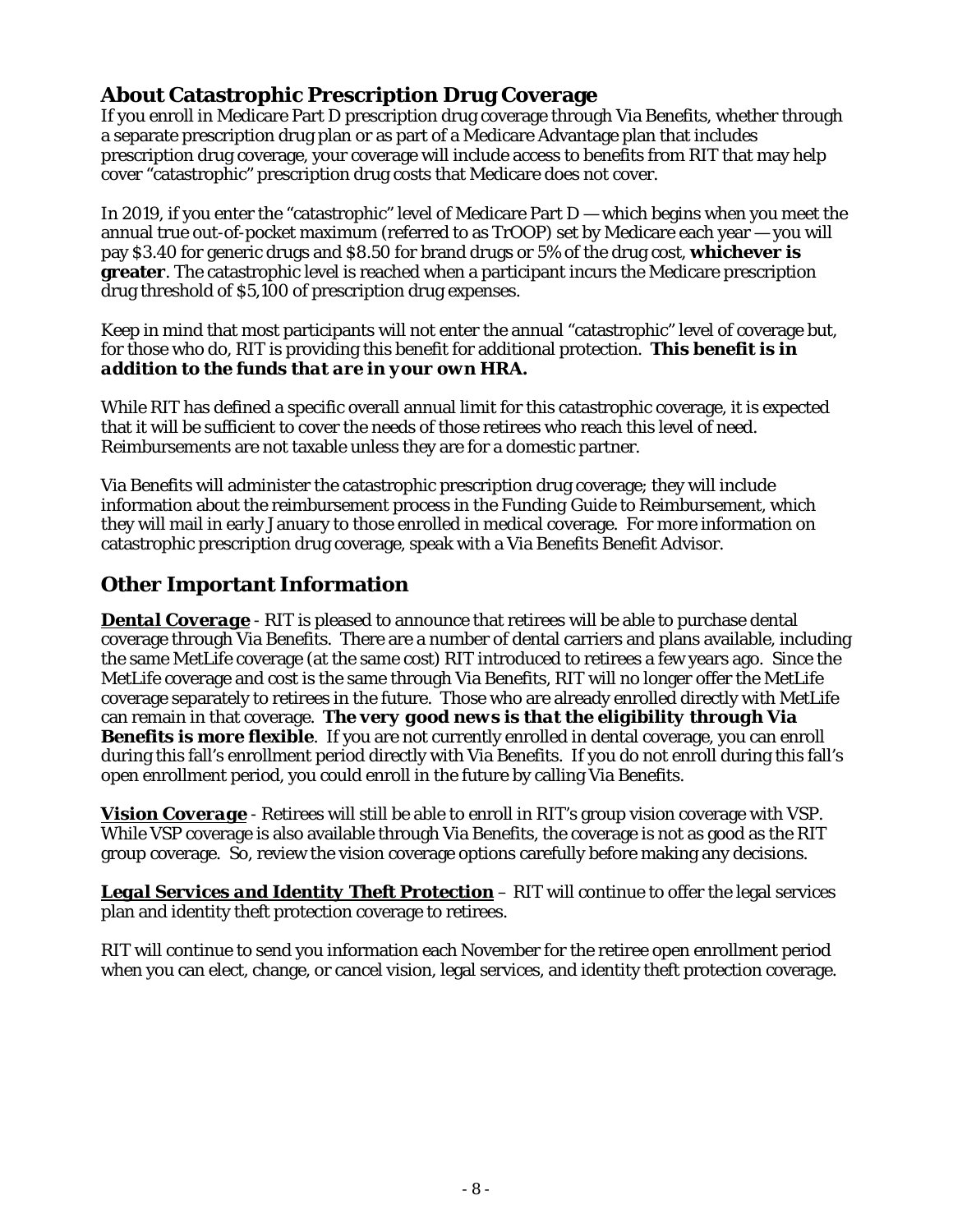# **Communication Timeline**

| <b>Resource</b>                                                                                                                                   | <b>Timing</b>                                                           | <b>Action</b>                                                                                                                                                                                                |  |
|---------------------------------------------------------------------------------------------------------------------------------------------------|-------------------------------------------------------------------------|--------------------------------------------------------------------------------------------------------------------------------------------------------------------------------------------------------------|--|
| <b>Overview Letter from</b><br><b>RIT Announcing 2019</b><br><b>Change</b>                                                                        | <b>RIT</b> mailed to your<br>home in early May                          | Learned that there will be a change for<br>2019 and that you will receive more<br>information in August.                                                                                                     |  |
| <b>Detailed Information</b><br>from RIT about 2019<br><b>Changes</b> (what you are<br>reading now)                                                | <b>RIT</b> mailed to your<br>home in early August                       | Learn more about how RIT will provide<br>medical coverage for Medicare-eligible<br>retirees and what resources are being<br>provided.                                                                        |  |
|                                                                                                                                                   |                                                                         | Contact Via Benefits at (888) 586-0693/V<br>to create your profile and set up an<br>enrollment appointment (the earliest<br>appointment date will be October 1).                                             |  |
|                                                                                                                                                   |                                                                         | RSVP to attend a Retiree Meeting if you<br>are in the Rochester area. Call Via<br>Benefits at (800) 780-8617/V.                                                                                              |  |
| <b>Via Benefits Getting</b><br><b>Started Guide</b>                                                                                               | Via Benefits will mail to<br>your home in early<br><b>August</b>        | Learn the steps you need to take to<br>prepare for enrollment.                                                                                                                                               |  |
| <b>Letter from RIT with</b><br>your personalized HRA<br>amount(s)                                                                                 | RIT will mail to your<br>home in mid-August                             | Learn your HRA amount.                                                                                                                                                                                       |  |
| <b>RIT Retiree Meetings (in</b><br>person, online, and by<br><i>phone</i> )                                                                       | September 5, 6, 11, 12                                                  | Speakers from RIT and Via Benefits will<br>present at these meetings. Refer to page<br>10 for meeting dates and times.                                                                                       |  |
| <b>Via Benefits Enrollment</b><br><b>Guide</b>                                                                                                    | Via Benefits will mail to<br>your home in early<br>October              | Understand how to complete your<br>enrollment, and what to expect after you<br>have completed your enrollment.                                                                                               |  |
| <b>Call Via Benefits at</b><br>1-888-586-0693/V or go<br>online to RIT's Via<br><b>Benefits website at:</b><br>https://my.ViaBenefits.c<br>om/RIT | Available Monday -<br>Friday, 8:00 a.m. until<br>9:00 p.m. Eastern Time | Complete your enrollment between<br>October 1 and December 31, 2018.<br><b>Contact Via Benefits directly to evaluate</b><br>and enroll in your new plan(s). This call<br>may take an hour to ninety minutes. |  |
|                                                                                                                                                   |                                                                         | <b>Remember you must take action or</b><br>you will have no coverage in 2019.                                                                                                                                |  |
|                                                                                                                                                   |                                                                         | <b>Note:</b> Via Benefits representatives may<br>call you to schedule an appointment and<br>offer enrollment assistance.                                                                                     |  |
| <b>Letter of confirmation</b><br>from Via Benefits                                                                                                | After you enroll                                                        | Review this letter and contact Via Benefits<br>if you have questions.                                                                                                                                        |  |
| <b>Receive communications</b><br>and insurance cards<br>from your new insurance<br>company                                                        | After your application is<br>processed                                  | Watch for communications from your new<br>insurance company and respond to any<br>requests for information.                                                                                                  |  |
| <b>Via Benefits Funding</b><br><b>Guide to Reimbursement</b>                                                                                      | Via Benefits will mail to<br>your home in early<br><b>January</b>       | Read to understand your HRA and how to<br>access and manage your funds throughout<br>the year.                                                                                                               |  |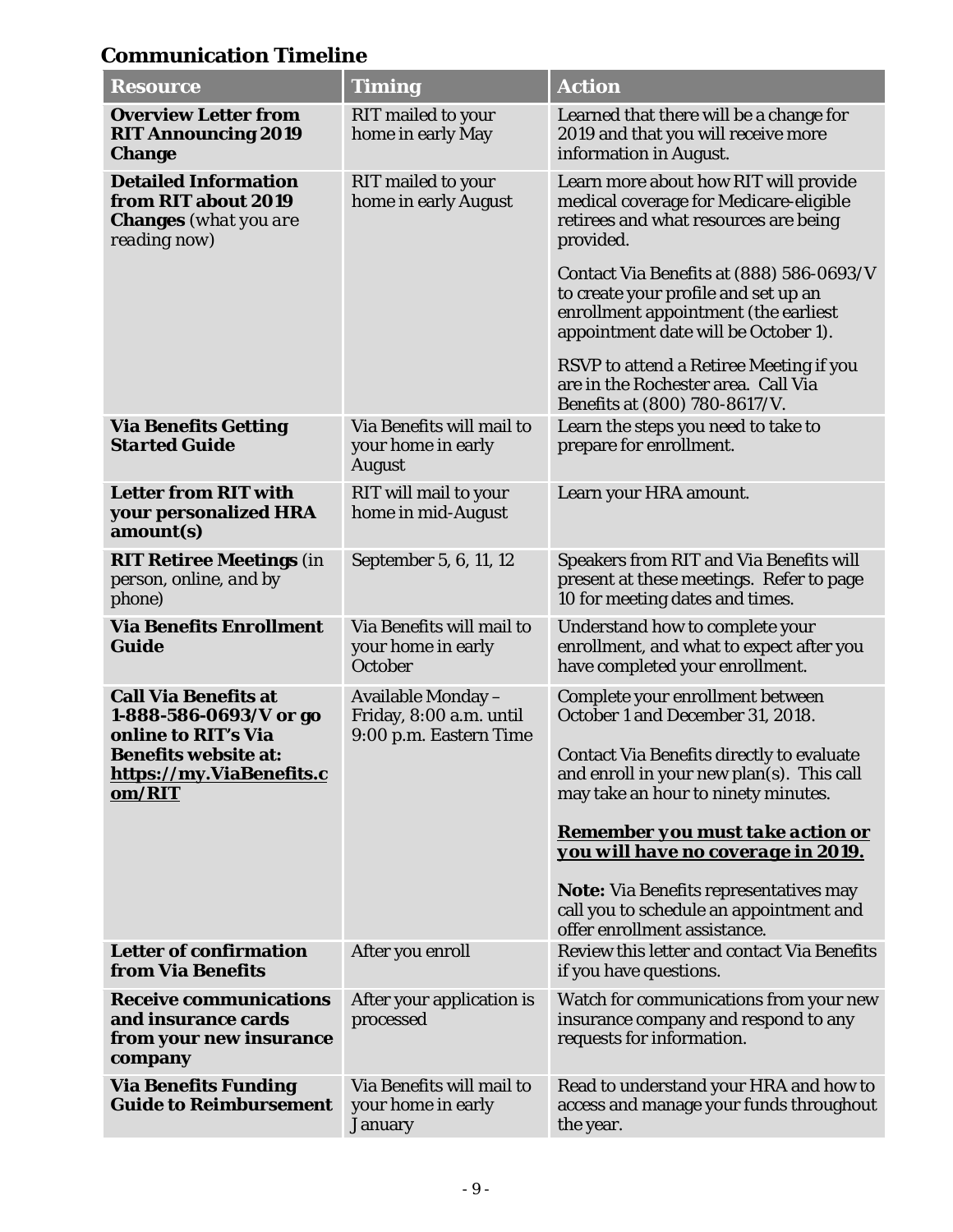## **Retiree Meetings Schedule**

| <b>Resource</b>                                                                                                                                                                                                                                                                                                                                                                                                                                                                         | <b>Timing</b>                                                                                                                                                                                                                                                                                                                                                                                    | <b>Action</b>                                                                                                                                                                                                                                                                                                                                                                                                                                                                                                                                                                                                                                                                                                                                                                                                           |
|-----------------------------------------------------------------------------------------------------------------------------------------------------------------------------------------------------------------------------------------------------------------------------------------------------------------------------------------------------------------------------------------------------------------------------------------------------------------------------------------|--------------------------------------------------------------------------------------------------------------------------------------------------------------------------------------------------------------------------------------------------------------------------------------------------------------------------------------------------------------------------------------------------|-------------------------------------------------------------------------------------------------------------------------------------------------------------------------------------------------------------------------------------------------------------------------------------------------------------------------------------------------------------------------------------------------------------------------------------------------------------------------------------------------------------------------------------------------------------------------------------------------------------------------------------------------------------------------------------------------------------------------------------------------------------------------------------------------------------------------|
| <b>Retiree Meetings</b><br><b>Speakers from RIT and</b><br><b>Via Benefits will present</b><br>at these meetings.<br>All meetings will be held at the<br><b>RIT Inn and Conference</b><br><b>Center</b><br>5257 W Henrietta Rd,<br>Henrietta, NY 14467<br>You can park and enter at the<br>rear of the building, which is<br>handicapped accessible.<br><b>Wednesday, September 5</b><br><b>Thursday, September 6</b><br><b>Tuesday, September 11</b><br><b>Wednesday, September 12</b> | The meetings will last from<br>$1\frac{1}{2}$ to 2 hours, depending on<br>the number of questions.<br>Please plan to arrive at least<br>15 minutes before the start of<br>the meeting.<br>9:00 a.m.<br>2:00 p.m.<br>9:00 a.m.<br>2:00 p.m.<br>6:00 p.m. (interpreter available)<br>9:00 a.m.<br>2:00 p.m. (interpreter available)<br>9:00 a.m. (interpreter available)<br>2:00 p.m.<br>6:00 p.m. | Attend for more information<br>and get answers to your<br>questions. A family member or<br>friend is welcome to attend.<br>If you plan to attend a<br>retiree meeting, please<br><b>RSVP</b> by calling Via<br><b>Benefits at</b><br>$(800) 780 - 8617/V$<br>Sign language interpreters<br>will be provided at meetings<br>as designated in the column to<br>the left. If you are unable to<br>attend one of these sessions<br>and would like to attend a<br>different session, send an<br>email to bchcaccess@rit.edu<br>or call (585) 475-5271/V to<br>request an interpreter.<br>If you would like a copy of the<br>presentation, please<br>download and print a copy<br>from the Via Benefits website:<br>https://medicare.Via<br><b>Benefits.com/RIT.</b> Click on<br>the link "View RIT Retiree<br>Presentation". |
| <b>Via Benefits Anytime</b><br><b>Webcast Recorded Retiree</b><br><b>Meeting</b>                                                                                                                                                                                                                                                                                                                                                                                                        | Available now: 24 hours a day,   A captioned video<br>seven days a week.                                                                                                                                                                                                                                                                                                                         | presentation of the Retiree<br><b>Medical Presentation can be</b><br>found online at:<br>https://medicare.Via<br>Benefits.com/RIT. Click on<br>the link "RIT Retiree Medical<br><b>Video Presentation".</b>                                                                                                                                                                                                                                                                                                                                                                                                                                                                                                                                                                                                             |
| <b>Via Benefits Anytime</b><br><b>Audio Cast Recorded</b><br><b>Retiree Meeting</b>                                                                                                                                                                                                                                                                                                                                                                                                     | Available now: 24 hours a day,<br>seven days a week.                                                                                                                                                                                                                                                                                                                                             | Please call (833) 819-5089/V<br>to listen to a prerecorded<br>retiree meeting presentation.<br>This presentation will cover<br>the same material that will be<br>delivered during the in-person<br>retiree meetings.                                                                                                                                                                                                                                                                                                                                                                                                                                                                                                                                                                                                    |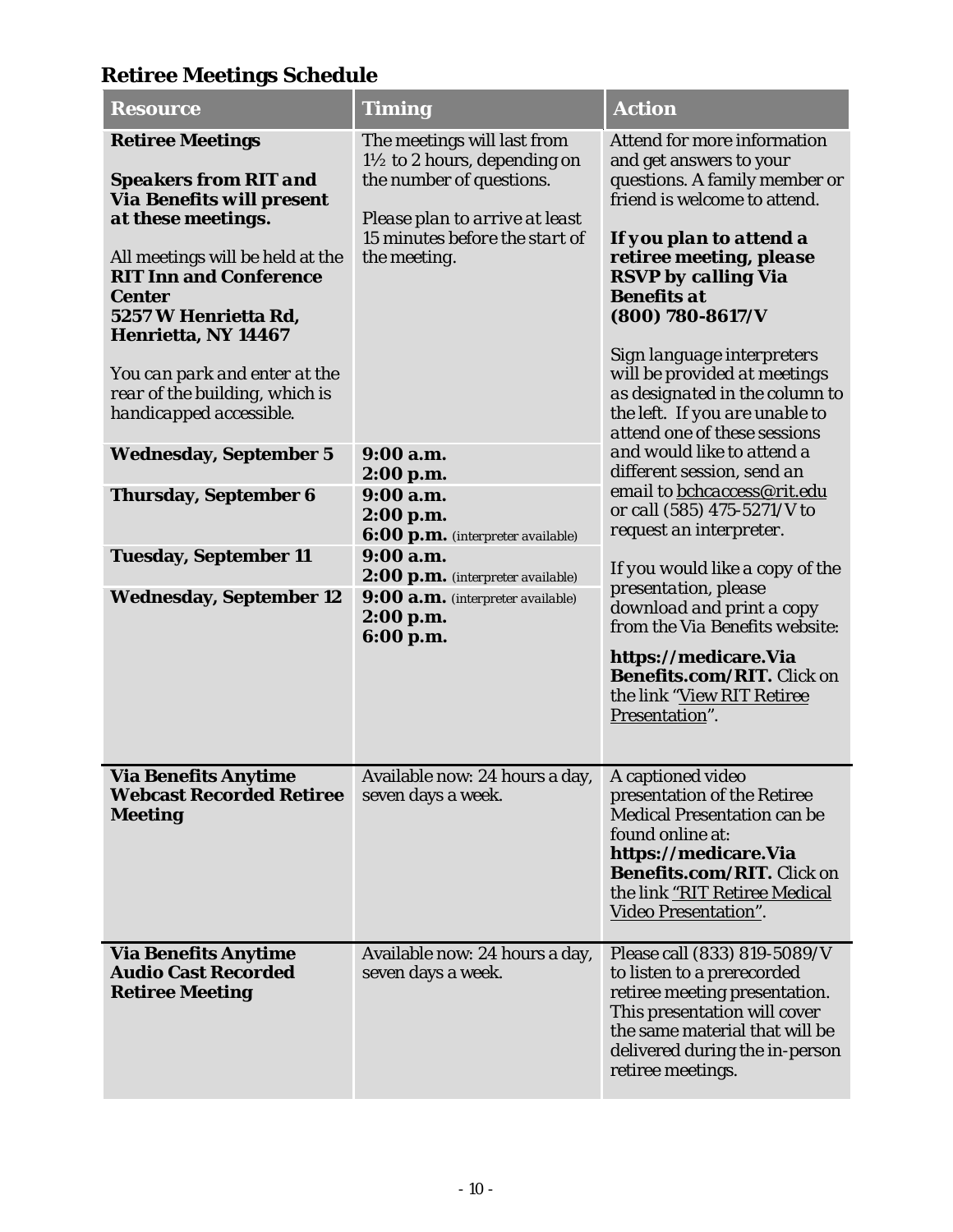### **Take Advantage of Via Benefits' ongoing support**

| Resource            | Timing  | <b>Action</b>                                                                                                                                                          |
|---------------------|---------|------------------------------------------------------------------------------------------------------------------------------------------------------------------------|
| <b>Via Benefits</b> | Ongoing | Contact a Via Benefits Benefit Advisor at 1-<br>888-586-0693 if you have questions or<br>need assistance with anything related to your<br>plan or HRA during the year. |

### **If you have questions for RIT**

If you have any questions for RIT, please contact your benefits representative in the Human Resources Department based on the first letter of your last name as follows:

| Your Last Name   Contact |                       | <b>Telephone</b>   | <b>Email Address</b>  |
|--------------------------|-----------------------|--------------------|-----------------------|
| $A-L$                    | <b>Valerie Liegey</b> | $(585)$ 475-5346/V | <u>valpsn@rit.edu</u> |
| $M-Z$                    | <b>Brett Lagoe</b>    | $(585)$ 475-5983/V | bllpsn@rit.edu        |

**When do I start?** You may call Via Benefits *now* to fill out your personal profile, list your medications and provide Via Benefits a list of doctors/medical providers that you see. The period between the date of this announcement and September 28 is the "pre-enrollment" phase. **During this "pre-enrollment" phase, Via Benefits will not be able to discuss 2019 plan options and pricing because the 2019 information is not available,** but you can make a phone appointment with a Benefit Advisor for the enrollment phase, which begins October 1.

The dedicated Via Benefits phone number for RIT is **(888) 586-0693/V**. You will also find the phone number in the *Communication Timeline* section of this announcement as well as in the *Getting Started Guide* and *Enrollment Guide* you will receive in the mail from Via Benefits.

### **\*\*\*\*\*\*\*\*\*\*\* IMPORTANT \*\*\*\*\*\*\*\*\*\*\*\***



**If you enroll in coverage(s) through Via Benefits, do NOT enroll in a separate Medicare medical/Rx plans outside of Via Benefits. If you enroll in a separate Medicare medical/Rx plan**

- **Your coverage through Via Benefits will be cancelled by the Centers for Medicare and Medicaid Services (CMS) (you cannot be enrolled in more than one plan).**
- **You will not be eligible for reimbursement from the HRA or any other RIT financial support.**